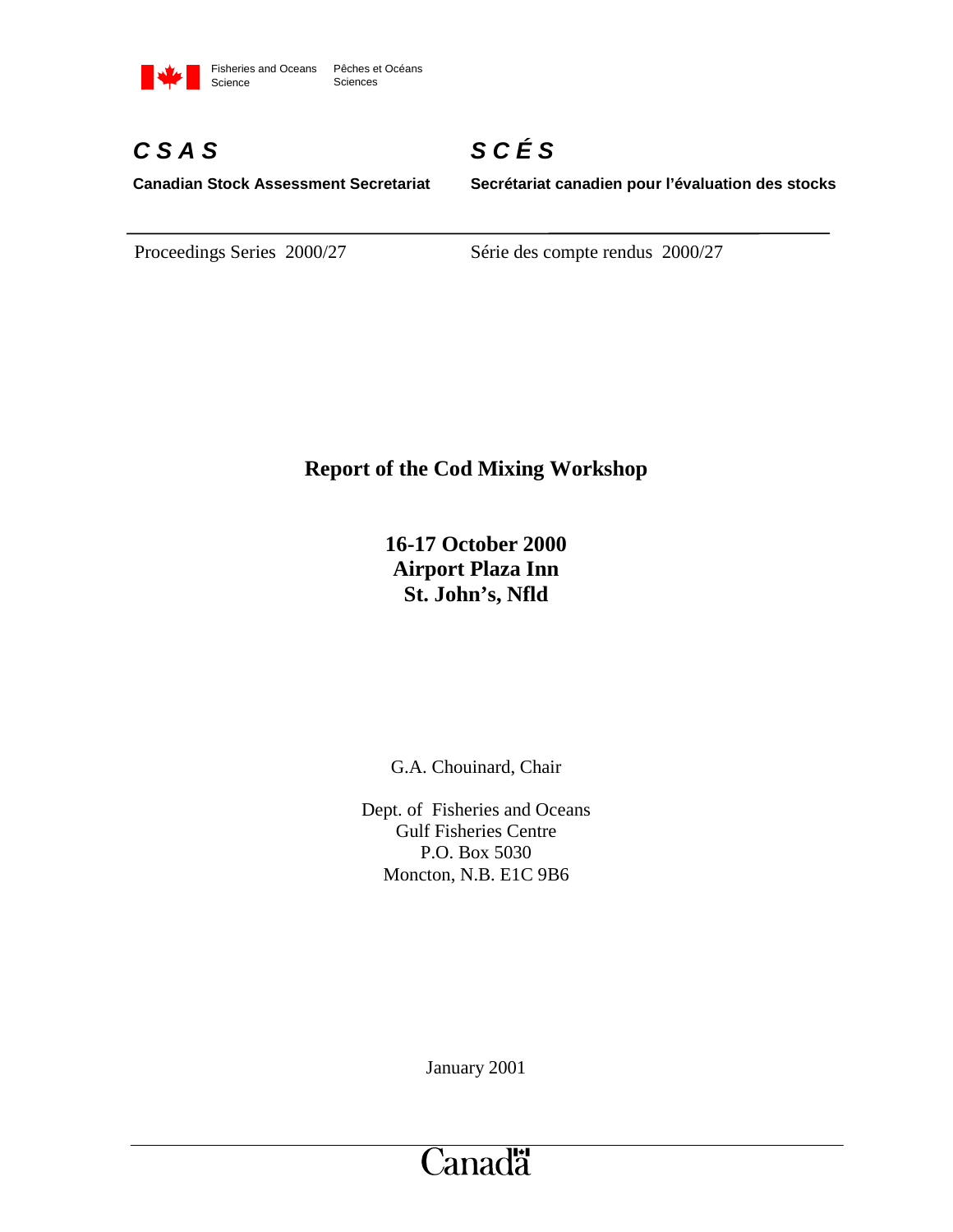# **Report of the Cod Mixing Workshop**

**16-17 October 2000 Airport Plaza Inn St. John's, Nfld**

G.A. Chouinard, Chair

Dept. of Fisheries and Oceans Gulf Fisheries Centre P.O. Box 5030 Moncton, N.B. E1C 9B6

January 2001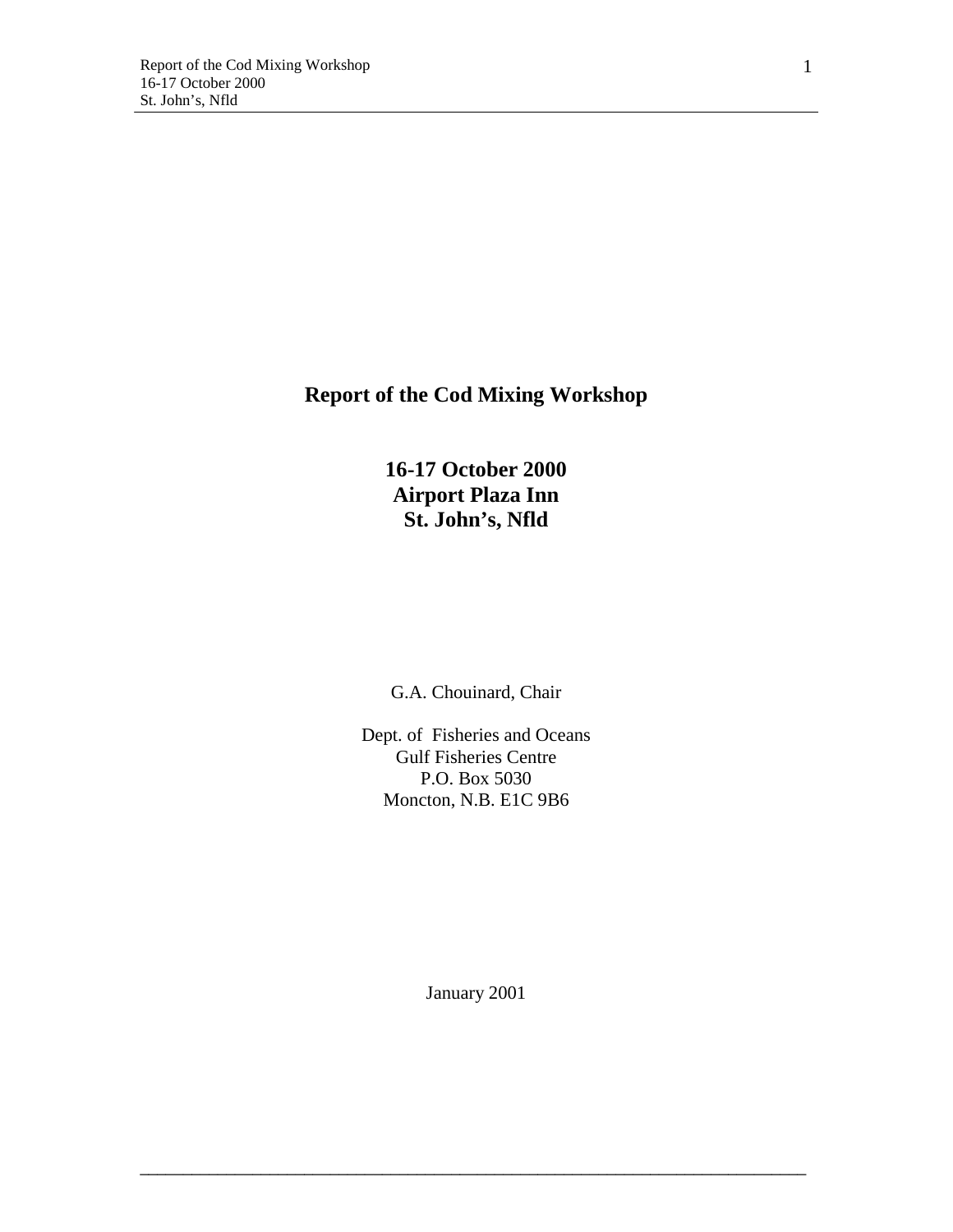# **Table of Contents**

| III - General Discussion - Implications for the 3Ps and 3Pn 4RS cod assessments                                                                     | 13 |
|-----------------------------------------------------------------------------------------------------------------------------------------------------|----|
|                                                                                                                                                     | 14 |
| Annex I: Agenda for the Cod Mixing Workshop, 16-17 October 2000, Salon A,                                                                           | 16 |
| Annex II: Chart of the Gulf of St. Lawrence and the Laurentian Channel showing<br>NAFO Divisions, unit areas and place names mentioned in the text. | 17 |
| Annex III: List of Participants to the Cod Mixing Workshop                                                                                          | 18 |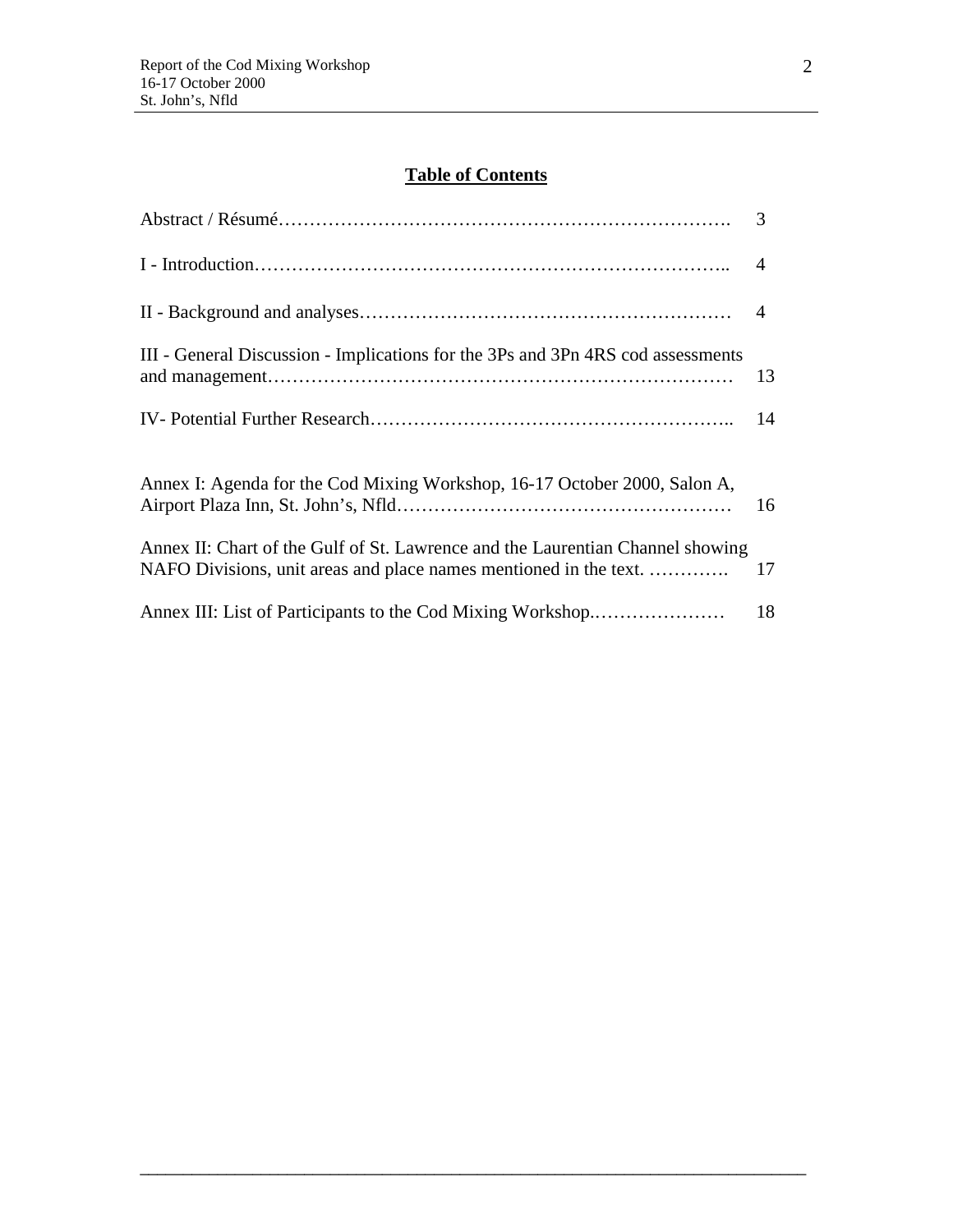#### **Abstract**

A workshop to examine the issue of cod mixing in relation to the 3Pn4RS and 3Ps cod stocks was held in St. John's, Nfld. on October 16 and 17, 2000. The meeting was organized in response to concerns that mixing between these two cod stocks during the over-wintering period impact both the stock assessments and the management of these stocks. The purpose of the meeting was primarily to examine new analyses of the issue and to determine: 1) whether changes needed to be incorporated in the fall 2000 3Ps stock assessment and the winter 2001 northern Gulf assessment and, 2) whether there are management implications for the upcoming fishing seasons. The results of the analyses indicated that there is mixing, between the two stocks. It was suggested that the usual assessments are conducted for the two stocks but that scenarios that take into account mixing be also examined. The results from these scenarios would be described in the stock status reports to provide possible indication of the uncertainties associated with the mixing of the two stocks. In terms of management of these fisheries, it was concluded there are several potential solutions and examples were provided. It was concluded that the best way to develop conservation measures relative to this issue was by an iterative consultation process of all stakeholders.

#### **Résumé**

Un atelier pour examiner la question du mélange des stocks de morue de 3Pn4RS et de 3Ps s'est tenu à St. John's (Terre-Neuve), les 16 et 17 octobre 2000. La réunion a été organisé en réponse à des inquiétudes que le mélange de ces stocks lors de la période d'hivernage pourrait avoir des impacts à la fois sur l'évaluation et la gestion de ces deux stocks. Les objectifs de la réunion étaient principalement d'examiner de nouvelles analyses sur le sujet et de déterminer: 1) si des modifications doivent être apportées aux évaluations à l'automne 2000 pour le stock 3Ps et en hiver 2001 pour le stock 3Pn4RS et 2) s'il y a des implications pour la gestion de ces pêcheries lors des prochaines saisons de pêche. Les résultats des analyses ont indiqué qu'il y a mélange entre les deux stocks. On a suggéré d'effectuer les évaluations pour les deux stocks de la façon usuelle mais aussi d'examiner des scénarios qui tiennent en compte le mélange des deux stocks. Les résultats de ces analyses seraient présentés dans les rapports sur l'état de ces stocks afin de donner une indication des incertitudes potentielles associées à ce mélange. En ce qui a trait à la gestion de ces stocks, on a conclu qu'il existe plusieurs solutions potentielles et des exemples ont été présenté. On recommande que le meilleur moyen d'arriver à des mesures de conservation en relation à cette question est par un processus itératif de consultation avec tous les intervenants.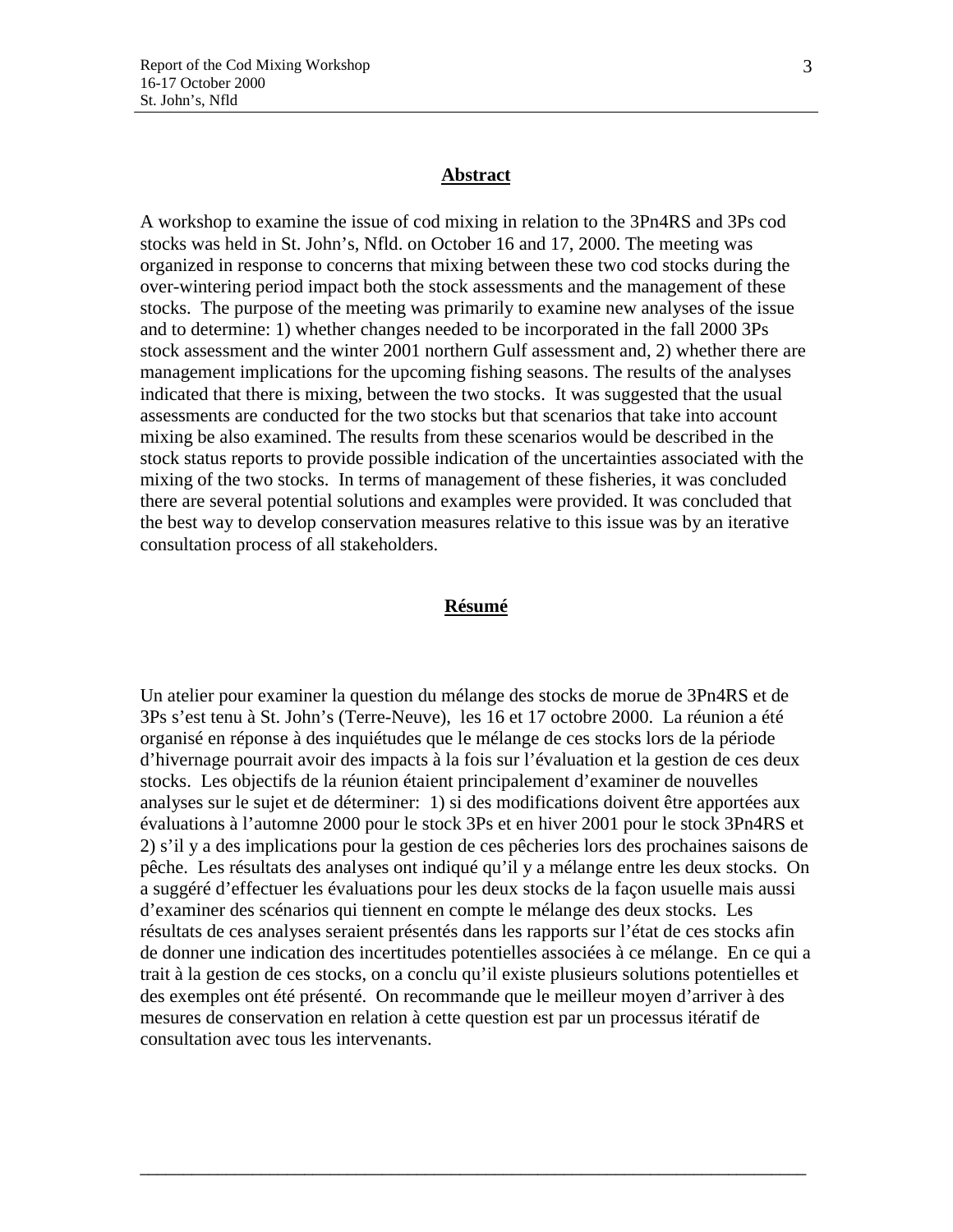#### **Report of the Cod Mixing Workshop 16-17 October 2000, Salon A, Airport Plaza Inn, St. John's, Nfld**

# **I – Introduction**

A workshop to examine the issue of cod mixing in relation to the 3Pn4RS and 3Ps cod stocks was held in St. John's, Nfld. on October 16 and 17, 2000. The final agenda for the meeting is presented in Annex I. A chart of the areas, including place names mentioned in the text can be found in Annex II.

The meeting was organized in response to concerns that mixing between the 3Pn4RS and 3Ps cod stocks during the over-wintering period impact both the stock assessments and the management of these stocks. The purpose of the meeting was primarily to examine new analyses of the issue. Based on the analyses presented, two questions were addressed:

- What are the changes that need to be incorporated in the upcoming 3Ps and northern Gulf stock assessments?
- Under a precautionary approach, are there management implications for the upcoming fishing seasons (April 1 for 3Ps, May 15 for 3Pn, 4RS) ?

The meeting was concluded by a discussion of potential research to elucidate the issue.

Participants to the workshop are listed in Annex III. The meeting adjourned at 17:15 on October 17.

# **II – Background and analyses**

# 1) Mixing of 4T, 4Vn and 4VsW Cod stocks: A Review of the Scientific Basis and of Fisheries Management Actions - G.A. Chouinard

A review of the mixing issues in this area as well as the scientific studies conducted to examine them, along with the management actions arising from these analyses was presented as a background example from another area. Since the early 1990's, three issues relating to the management unit of the southern Gulf of St. Lawrence (4T-Vn) cod stock have been examined and management actions taken. First, it has long been known that southern Gulf (4T) cod overwinter in 4Vn. Given that cod from 4T were more numerous, catches in 4Vn in winter have always been attributed solely to the southern Gulf stock despite likely mixing with 4Vn resident fish. To prevent for the potential catch of the 4Vn resident stock, the winter fishery for 4T cod in 4Vn has remained closed in 1999-2000 despite re-opening in 4T. A study to determine whether the two stocks occupy exactly the same areas in winter is being undertaken. The second issue related to the timing of the migration of southern Gulf cod into 4Vn. Analyses indicated that southern Gulf cod migrate in 4Vn in November. As a result the management unit was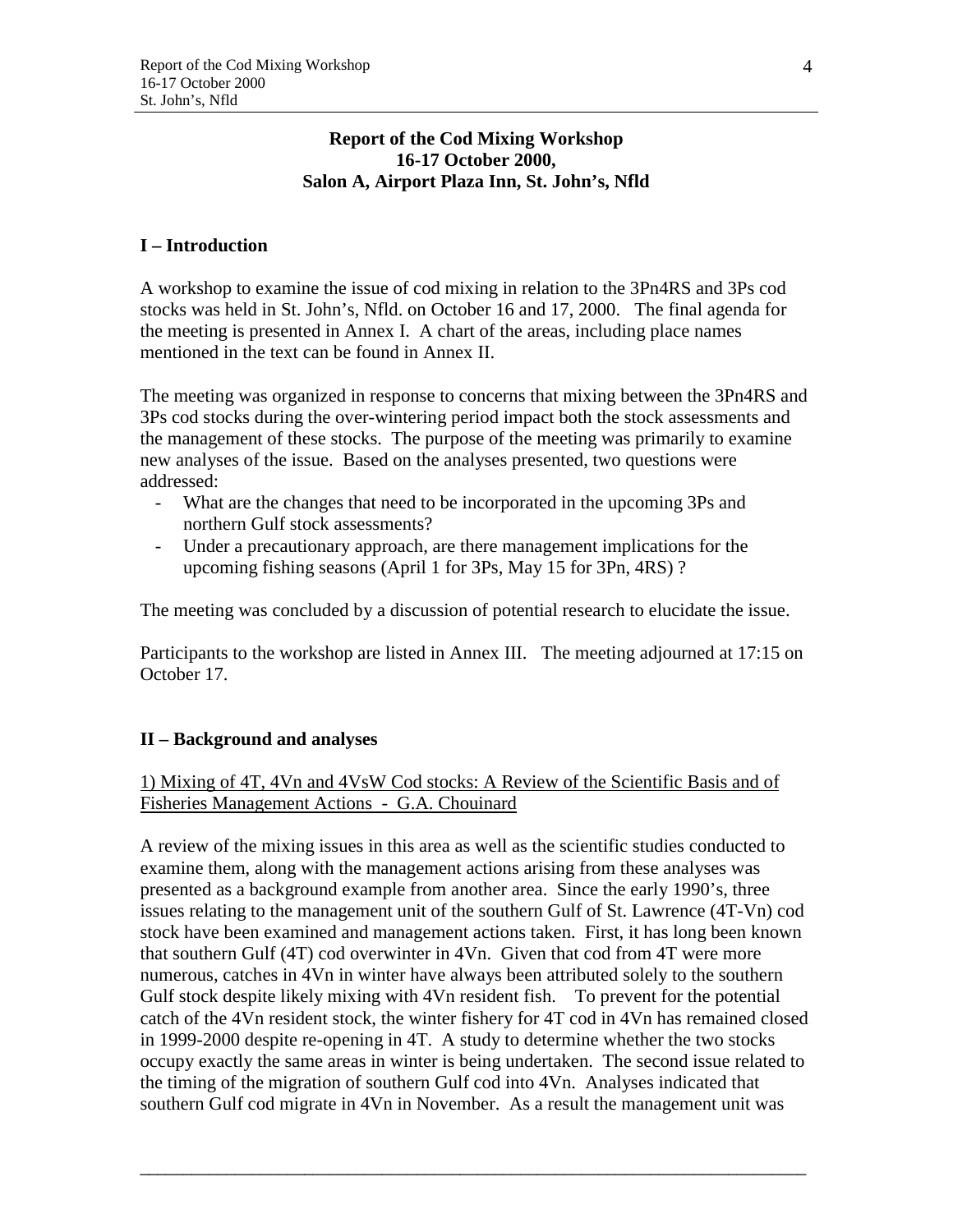changed from 4T-4Vn (January-April) to 4T-4Vn (November-April). Finally, in the early 1990's, it was discovered that 4T cod had an extended migration in 4Vsb (immediately south of 4Vn). To avoid un-planned exploitation of southern Gulf cod, directed fisheries for cod in 4Vsb have been prohibited since 1993.

2) Recap of Minutes of 1998 Halifax Meeting on the Cod Mixing Program and of Relevant 1999 Rimouski ZAP Meeting - M. Castonguay

a) Recap of recommendations of 1998 meeting of the cod stock mixing HP program

- "Improved management under the *status quo* would require a rapid form of forensic stock determination in the mixing area of 3Ps and 4Vs such that commercial catches could be assigned to the appropriate stock. Such a method may now be available, but its cost-effectiveness would need to be established.
- A second approach to avoiding over-exploitation of 3Pn4RS cod given their presence in the Burgeo Bank area of 3Ps would be to close this area to fishing in the winter and early spring. Similar actions have already been implemented in the 4Vsb management area.
- Another approach would be to use a fixed mixing ratio of 3Pn4RS and 3Ps cod, based on the results of this project. Seasonal and spatial quotas for the two stocks could then be adjusted accordingly. Under this approach, assumptions concerning the change in mixing ratio across months would be required, as would across-year changes in the ratio due to changes in relative abundance.
- A fourth approach would be to adjust the assessment and management units to include the Burgeo Bank and adjacent area (winter) within the 3Pn4RS assessment/management unit. Such an approach has already been adopted to compensate for the migration of 4TVn cod into the 4Vs area, and should improve the precision of stock abundance estimates for both the 3Pn4RS and 3Ps resources.
- The annual RV survey in support of the 3Ps cod assessment is carried out in April. It is not clear that all 3Pn4RS cod have left the 3Ps mixing area by this time. While acknowledging that a delay in the timing of the entire 3Ps survey to later in the spring may confound efforts to estimate 3Ps cod abundance before any inshore migration, there may be benefits to delaying the survey of the Burgeo Bank region to the latter part of April."

b) Recap of 1999 Rimouski ZAP meeting

- A conclusion of HP project: 3Pn4RS and 3Ps cod are found in a 3:1 ratio in the Burgeo/Hermitage area (3Psa+d) in winter.
- Conclusion was disputed by NF scientists because of inadequate sampling in 3Psa, and because method cannot distinguish possible Burgeo spawners that feed in the Gulf from Gulf spawners.
- Hence no change to assessment or management units were considered for 3Ps cod.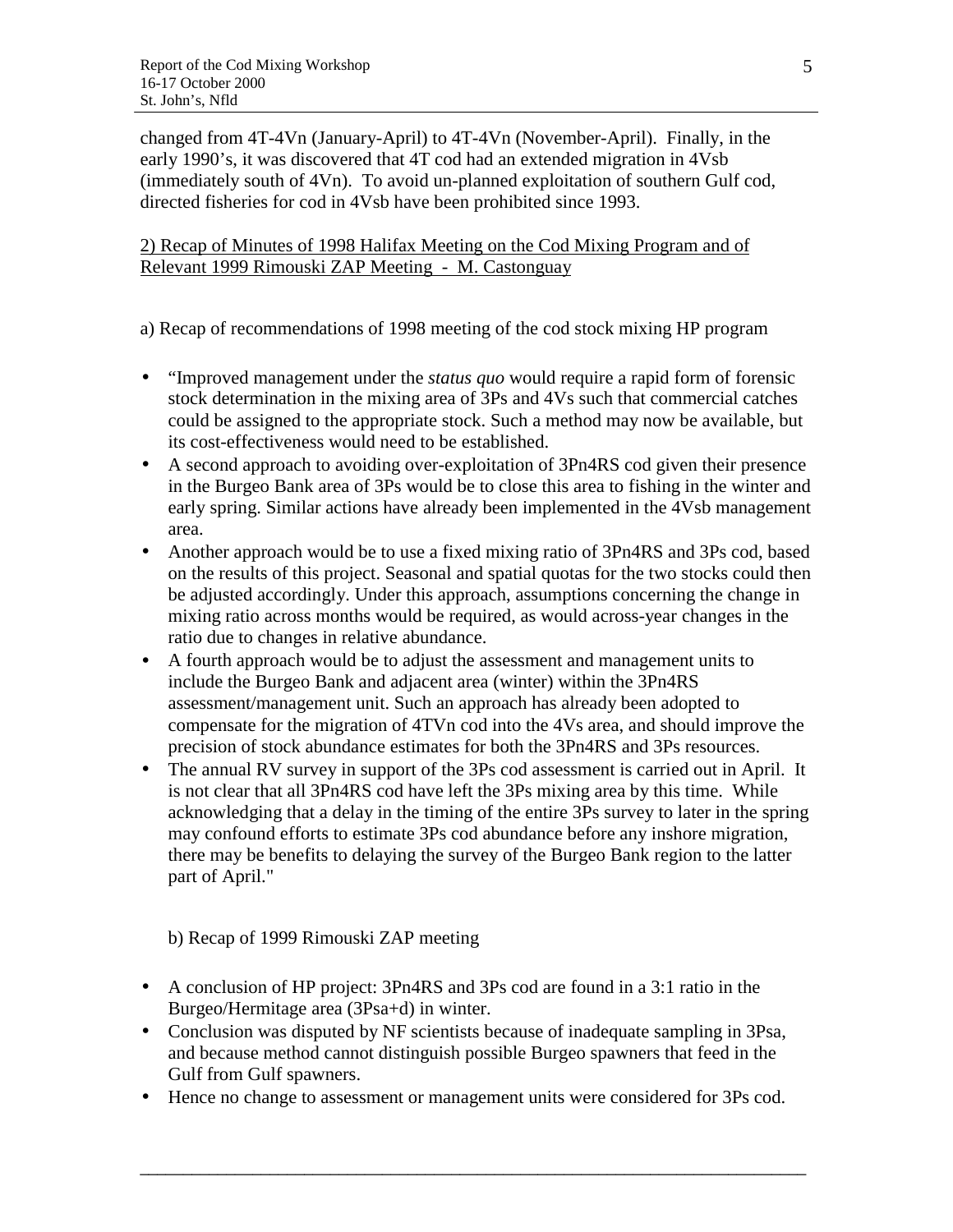c) Recap of FRCC recommendations 1999 and 2000

"The winter fishery on Burgeo Bank should be closed from November 15 to April 15 to protect 4RS3Pn stock components"

d) Recap of management implementation of FRCC recommendation

- Incomplete implementation of FRCC's recommendation:
- Closure from Nov 15 to Apr 15 as recommended by FRCC, but for 3Psd only instead of closing both 3Psa and 3Psd as "Burgeo closure" suggests.

# Discussion

Most of the discussion of this presentation focused on whether this workshop should not be discussing the implications for management actions but rather examining the new scientific analyses.

The current management plan closes 3Psd but not 3Psa during the winter period. Although the majority of Burgeo Bank is in 3Psa, the majority of fish from Burgeo Bank taken in the winter commercial fishery have in the past been taken in 3Psd. A 3Psa closure would close the inshore longline fishery that has traditionally been conducted in the winter, shoreward of Burgeo Bank in this management unit. It appears clear that the current management units are not defined on any biological basis and that an attempt should be made to better define the areas/times affected by mixing.

3) Integrated Stock Mixture Analysis (ISMA) of Overwintering Cod in and Around the Gulf of St. Lawrence Based on Otolith Elemental Fingerprints, Microsatellite DNA and Vertebral Counts - S. Campana, K. Frank, S. Smith, G. Chouinard, D. Swain, C. Taggart, D. Ruzzante, D. Cook

Elemental, genetic and meristic markers were used to identify the cod stocks of the Gulf of St. Lawrence and its approaches, determine the stock composition and geographic extent of the winter mixing zones, and assess the validity of the current cod management units. Synoptic research vessel surveys carried out each January between 1994-1997 documented dense aggregations of cod along both flanks of the Laurentian Channel, with estimated biomasses exceeding 100,000 t each year. Spawning stock identifiers based on otolith elemental fingerprints, microsatellite DNA and vertebral counts were all capable of distinguishing among the cod stocks in the area, although some methods were more sensitive than others. The large number of rare alleles, which may have distorted previous genetic analyses, complicated stock mixture analyses based on microsatellite DNA. A maximum likelihood-based integrated stock mixture analysis (ISMA) was developed to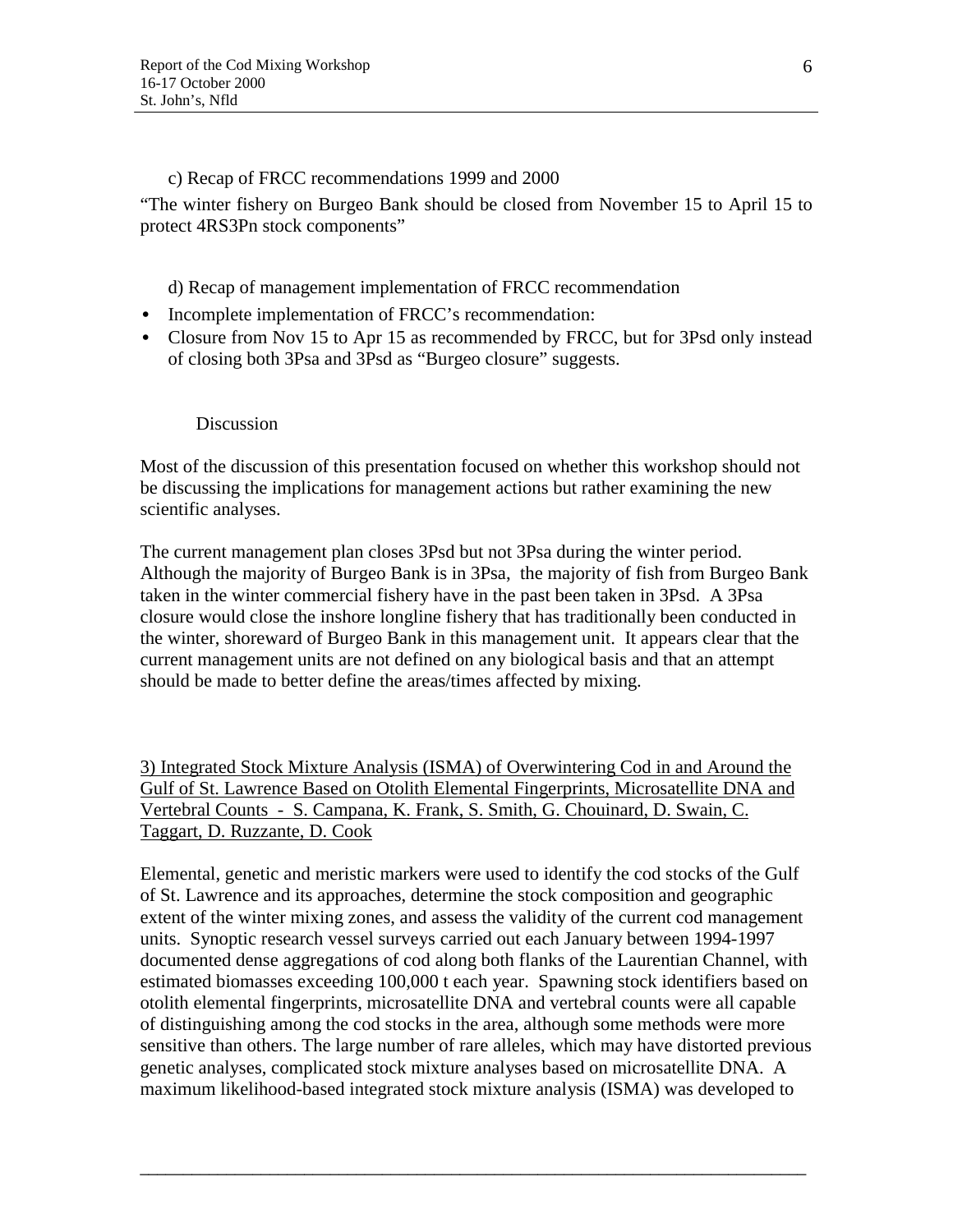simultaneously analyze the otolith, DNA and vertebral stock marker data. In general, large-scale stock mixing was not evident; cod from the southern Gulf of St. Lawrence dominated the population composition along the southwestern flank of the Channel, while cod from the northern Gulf dominated the northern flank. There was little evidence of cross-channel mixing, and the contribution of 4Vn and 3Ps (particularly Fortune Bay and Placentia Bay) cod stocks to the survey region was minimal. There were significant extensions of both the 4T and 3Pn4RS stocks into the neighboring management units to the southeast, specifically into 4Vs and 3Ps respectively, indicating that current assessment and management boundaries do not accurately reflect winter stock-specific distributions. The most substantive mixing zone was in 3Ps to the northwest of St. Pierre Bank where 3Ps cod made up less than 25% of the biomass.

#### Discussion

The location of samples for reference spawning groups may cause some problem in this study as all of the offshore 3Ps samples have come from well south of 3Psa. However there were samples available from spawning fish on the top of St. Pierre Bank. There was also some discussion as to whether the spawning location of the reference spawning groups is actually known. The fish appeared to be in spawning condition at the time of sampling and in conducting this analysis one must assume that they are going to spawn where they were sampled. This same assumption would apply to all studies involving spawning fish.

At the time of the presentation of this paper fish that spawn on Burgeo Bank were not included in the stock mixing analyses. This would mean that the percentage of 3Ps fish in the area in January 1996 and 1997 is under estimated. An attempt was later made to include these fish in a stock mixture analysis. The stock mixture analyses presented for January 1996 and 1997 may not have extended far enough inshore to cover the winter fishery inshore of Burgeo Bank and thus is not applicable to the area inshore of Burgeo Bank area at this time of the year.

Vertebral analyses were very good at distinguishing populations when 4T fish dominated them. When the groups were more mixed the vertebral analysis performed poorly. The genetic analyses were affected by the presence of a number of rare alleles. Most of the conclusions were based on analyses that combined the vertebral, otolith and modified genetic analyses.

#### Stock mixture analyses including Burgeo Bank - S.E. Campana

When Burgeo Bank spawners were introduced into the ISMA reference set, the estimated contribution by Burgeo Bank spawners to the winter mixing area was negligible, suggesting that they were indistinguishable (both genetically and in terms of otolith elemental fingerprint) from adjacent areas. However, even if it was assumed that all Burgeo Bank resident cod were classified of being of 3Pn origin, the contribution of cod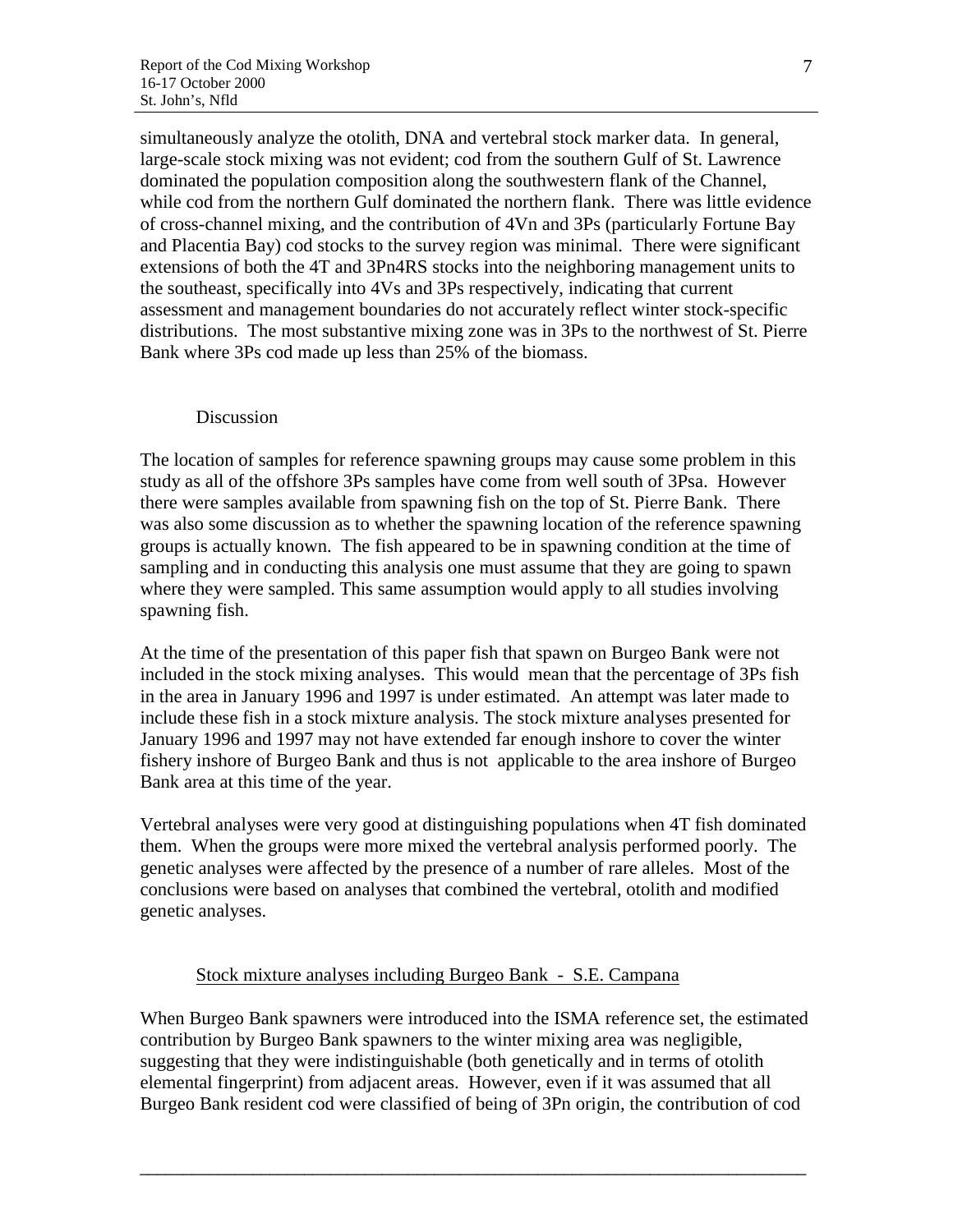originating from 4R to the 3Ps winter mixture was 79% and 56% in 1996 and 1997, respectively.

#### Discussion

As with the tagging studies, since fish that have not yet begun to spawn are included in the reference samples, it is possible that some of the fish in the reference spawning groups would actually spawn in another area.

The fact that the inclusion of the Burgeo Bank reference samples in the stock mixture analyses increased the percentage of 3Ps fish in the area but did not show up the Burgeo Bank as a separate group may indicate that the Burgeo Bank group is being classed with the 3Ps offshore group.

 4) Results of tagging from Sentinel fisheries in the Gulf (3Pn, 4RS) - M. Bérubé and A. Fréchet

Results of an extensive recent tagging program were updated to examine the mixing in the Burgeo Bank area. Although this program was initially designed to examine possible relationships between inshore and deeper water cod within the 3Pn 4RS stock, it was found useful to address the mixing in the Burgeo Bank area.

Over 43 000 tags have been placed on cod within the last 6 years by both fixed and mobile gear sentinel fishers in the Gulf (3Pn, 4RS). Of these only 1 132 tags have been recaptured by July 2000 (141 in 3Ps and 8 in other stock areas – 4T, 4Vn and 3KL).

The examination of fish recaptured at least one year after tagging (irrespective of the tagging date) indicates an important movement from 4S towards 4R (57% of recaptures). Fish tagged in 4R were mostly recaptured in 4R (65%) but were recaptured in 3Pn and 3Ps in equal numbers(12% and 13% respectively). Finally, 63% of the cod tagged in 3Pn were recaptured in the area and 22% were recaptured to the east (3Ps).

Many recaptures from Gulf tagging were in inshore waters of 3Ps from inshore of Burgeo up to Placentia Bay. This new finding must be validated by maintaining tagging programs and targeting April-May period (spawning). No significant recaptures were made in adjacent stocks (4T-Vn [Nov.-Apr.]).

#### Discussion:

There are a number of winter recaptures in 3Ps from fish tagged in 3Pn4RS from April to October but it is important to keep in mind that there is no possibility of recaptures in 3Pn4RS in winter due to the absence of fishery there.

It was decided that winter recaptures from fish tagged in the Gulf in May and June and from May to July should be examined. This was done during the meeting, however the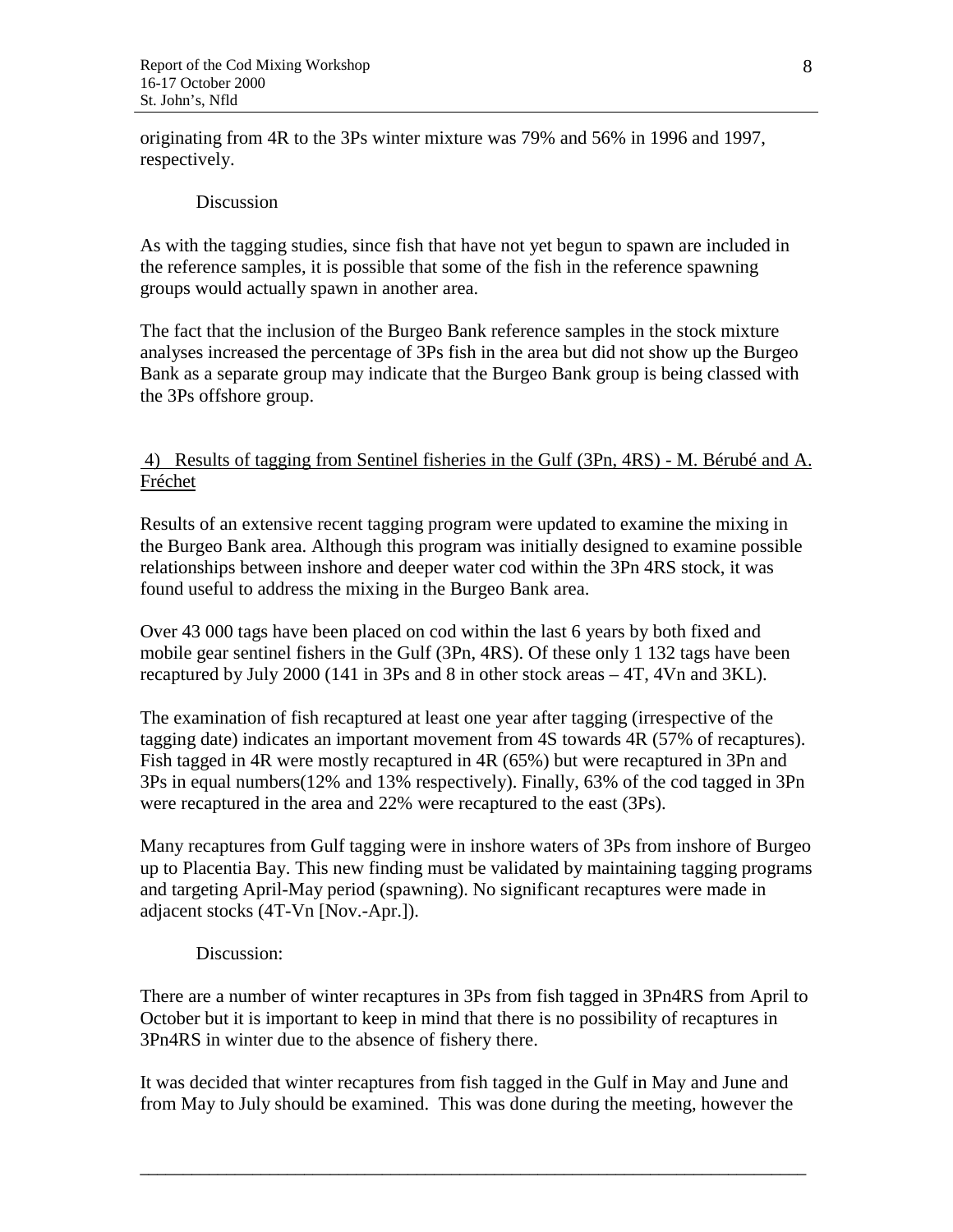mixing among divisions did not change appreciably restricting the analysis to these months.

There was also a request to weigh recaptures by landings by unit area and month. This was done in a qualitative way (see further analyses below)..

In response to a question on whether cod in the Gulf in summer and fall are actually cod that had spawned there, it was concluded that it was not absolutely certain but evidence from tagging suggests that northern Gulf cod feed in the same area that they spawn.

#### Further Analyses on Tagging Data from 3Pn4RS - M. Bérubé and A. Fréchet

Another analysis was done by restricting the tagging period from May to June and from May to July as a proxy for the spawning period. Recaptures of 4R tagged fish into 3Ps decreased from 13 to 9% with the May-June restricted tagging period. Similarly, by restricting the tagging period, recaptures of 4S tagged-fish into 3Ps decreased from 4 to 0% and recaptures of 3Pn tagged fish decreased from 22 to 11%.

#### Discussion

When only data from tags put on in May to June are included then the percentage of returns in 3Ps is around 9-11% for fish tagged in 4RS3Pn. This does not take into account the difference in catch between 4RS3Pn and 3Ps. The larger 3Ps catch compared to 4RS3Pn will tend to bias upward the recapture rate in 3Ps.

There are no estimates of reporting rate for these tags from recaptures in 3Ps. There is a lower reporting rate for fish tagged in 3Ps and recaptured in 3Pn4RS than for those recaptured in 3Ps.

 5) Spatial patterns in cod maturity data from recent April surveys - J. Brattey and D. Stansbury.

Data on maturation stages of cod sampled during recent (1996-2000) April surveys of cod in NAFO Subdivisions 3Ps and 3Pn were examined to look for spatial or temporal trends in maturation and spawning. Cod gonads were examined visually at the time of capture and classified in the standard manner as maturing (AP), spawning (BP, CP and partly spent) or spent. The numbers of cod per tow at various stages of maturation were overlaid on maps of 3Ps as a series of expanding symbol plots to show exact locations and numbers of males and females at these various stages of maturation. In most years the number of sets with large numbers (>50) of adult fish in either of the maturity stages was small, and these large sets were generally restricted to the southern or western side of Burgeo Bank, western 3Pn, or Halibut Channel. There were a few sets with considerable numbers (>15) of spawning males on Burgeo Bank in 1996, 1998, 1999 and 2000. There were a few sets with considerable numbers of spent females on Burgeo Bank in 1996 and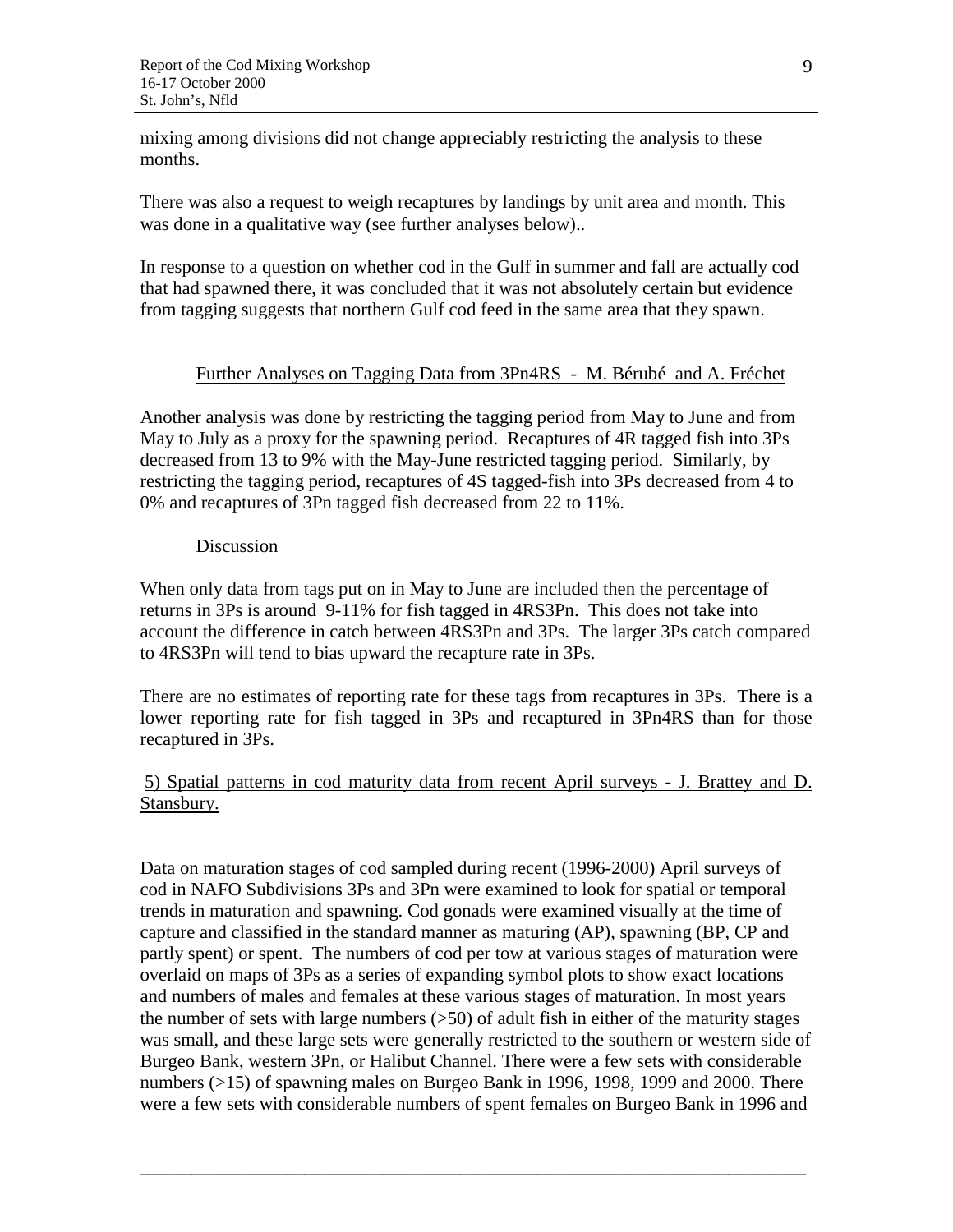1998. There were no large sets of adult fish anywhere in the central portion of 3Ps across the middle of St. Pierre Bank or at the mouth of Placentia Bay. There were no sets in any of the years with large numbers of females at stages Mat BP, Mat CP, or partly spent; this may be partly due to the short duration of these stages. The rest of the females were maturing.

Bar charts were also prepared showing annual proportions of adult female fish at various stages of maturation in three regions of 3Ps (Burgeo-Hermitage Channel, mid-3Ps, and southern 3Ps) from 1983 to 2000. These maturity data came from fish sampled for age during the 3Ps surveys. The proportion of spawning and spent females in the Burgeo-Hermitage area in the most recent year (1993-2000) when surveys were conducted in April was variable but averaged about 25%. The majority (75%) of the females were maturing. The results indicate that spawning occurs in the Burgeo area in April in most years.

Cod discards collected during tagging studies conducted at the mouth of Hermitage Channel in the first week of April in 1998 and 1999 were also sampled for maturity stages. The proportion of spent fish was extremely high (90%) in 1999, but low (10%) in 1998.

#### Discussion:

The restricted distribution of spawners was of concern. As was the case with the tagging and other studies, it was possible that individuals close to spawning would actually spawn elsewhere, including batch spawning at various locations across the 3Ps-3Pn line. Finally, it was noted that the location of spawning males is not a good indicator of spawning grounds, since they remain in spawning condition for an extended period of time.

# 6) Information on mixing from tagging - J. Brattey and N. Cadigan.

Tagging studies have been conducted on cod in the Burgeo area (3Psa and 3Psd) of subdivision 3Ps during winter and spring on several occasions since the 1950's. For all of these studies, conducted in the 1950's, 1960's, 1980's, and late 1990's, recaptures were tabulated by unit area and in all of them substantial numbers of tagged fish were recaptured eastward along the south coast in 3Ps as well as northward into the adjacent management unit 3Pn4RS. The precise stock origins of these tagged fish were not defined but the studies were conducted during March-June when spawning takes place and the tagging was likely to include 3Ps fish.

At the request of the meeting, the recaptures from tagging experiments in 1998 and 1999 were adjusted by removing all recaptures within the first 3 months after release. This substantially reduced the numbers of recaptures, even in unit areas considerable distances away from the tagging site. For the 1998 and 1999 studies the recaptures were further weighted by tag reporting rates calculated from a high-reward tagging study. In addition,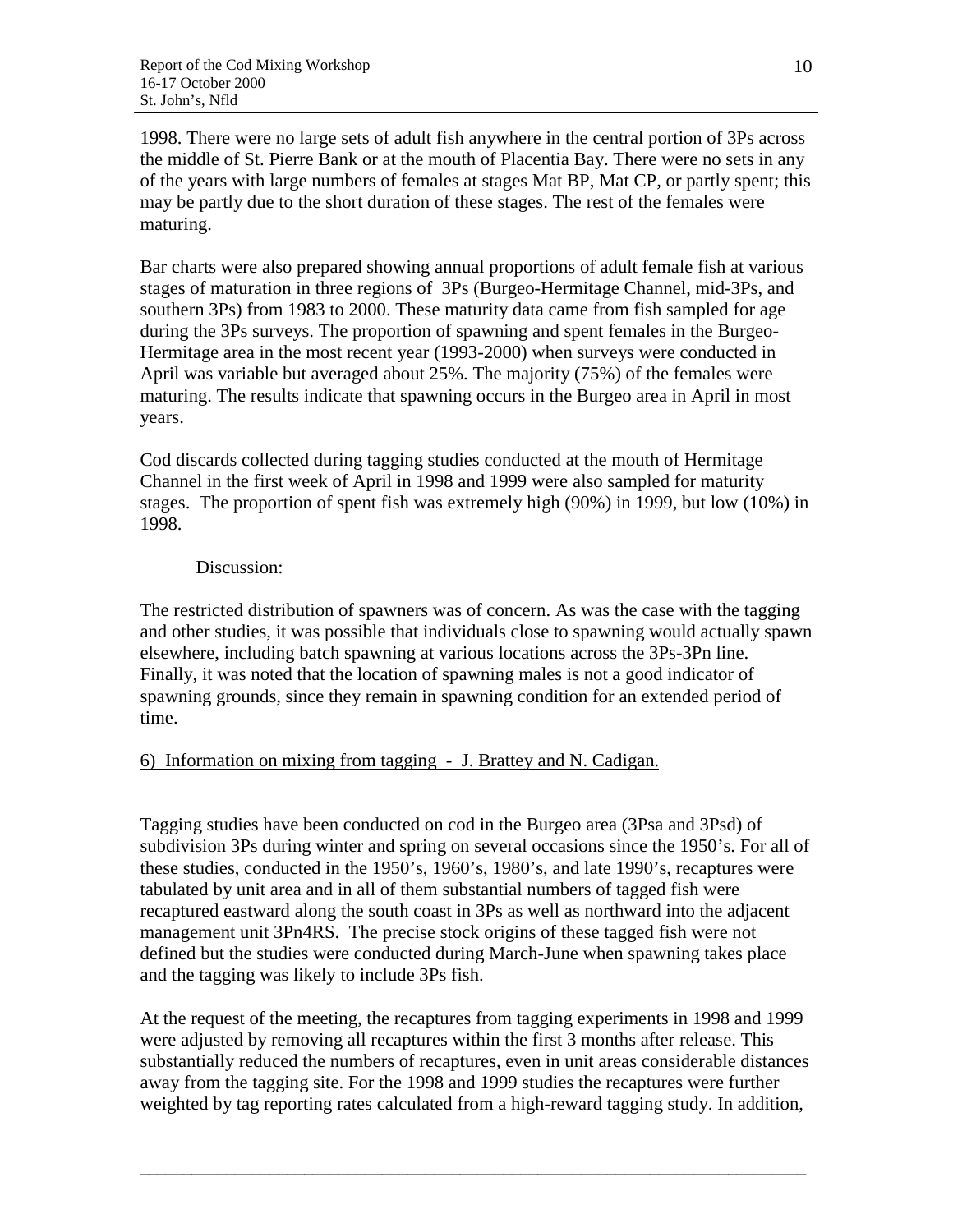the number of tags from each unit area was standardized by dividing the numbers by the cumulative post-tagging catch for the corresponding unit area (tags from first three months after tagging removed). For the 1998 experiment conducted in early April, this resulted in about 7-8 times as many recaptures from 3Pn4RS compared to 3Ps. For the 1999 tagging the standardized tagging recapture rates were slightly higher in 3Ps, but the results were based on few recaptures (10) and not considered further. In interpreting these results the standardized recapture rate of tagged fish can be strongly influenced by the relative proportions of untagged fish from other areas that contribute to catches. The lower standardized catch rates within 3Ps compared to 3Pn4RS may be partly due to the larger stock size within 3Ps. However, even allowing for these differences the results suggest that the majority of the tagged fish migrated into the 3Pn4RS area although exact proportions could not be determined.

Results of recent (1998, 1999) tagging studies in early spring in Placentia Bay, Fortune Bay, and Halibut Channel were also presented in the form of distribution maps of recaptures and these revealed few or no recaptures westward toward the mixing area.

#### Discussion:

It is important to keep in mind that catches were several times higher in 3Ps than in 3Pn4RS in the years where the recent Burgeo tagging experiments were conducted and this will tend to bias downward the Gulf contribution to recaptures. However, adjustments for this effect to the weighted tag recoveries did not change the conclusion that substantially more fish tagged on Burgeo in early April were later recaptured in the northern Gulf than in 3Ps.

#### 7) Migration model from tagging results Noel Cadigan

A model is presented to estimate exploitation rates (fraction of stock removed by the fishery) using tags returned from the commercial fisheries for Atlantic cod in NAFO Divisions 3L and 3K (3KL), Subdivisions 3Ps and 3Pn, and Divisions 4R and 4S during 1997-1999 (March). The tag-returns are from numerous tagging experiments conducted in these areas during 1997-1999. Over 36 000 cod in total have been tagged and released during 1997-2000 and 4900 of these have been reported as recaptured. The model has the potential to estimate weekly exploitation rates in many regions around the inshore coastal regions of Newfoundland. The exploitation rates are length and gear specific. The model also has the potential to estimate migration rates. Emigration of tagged fish complicates the analysis of tag-returns, and can result in underestimation of exploitation rates. Some practical problems involved in estimating the model parameters are the lack of tagging in some regions and years, and the lack of fishing (source of tag returns) in some regions and years.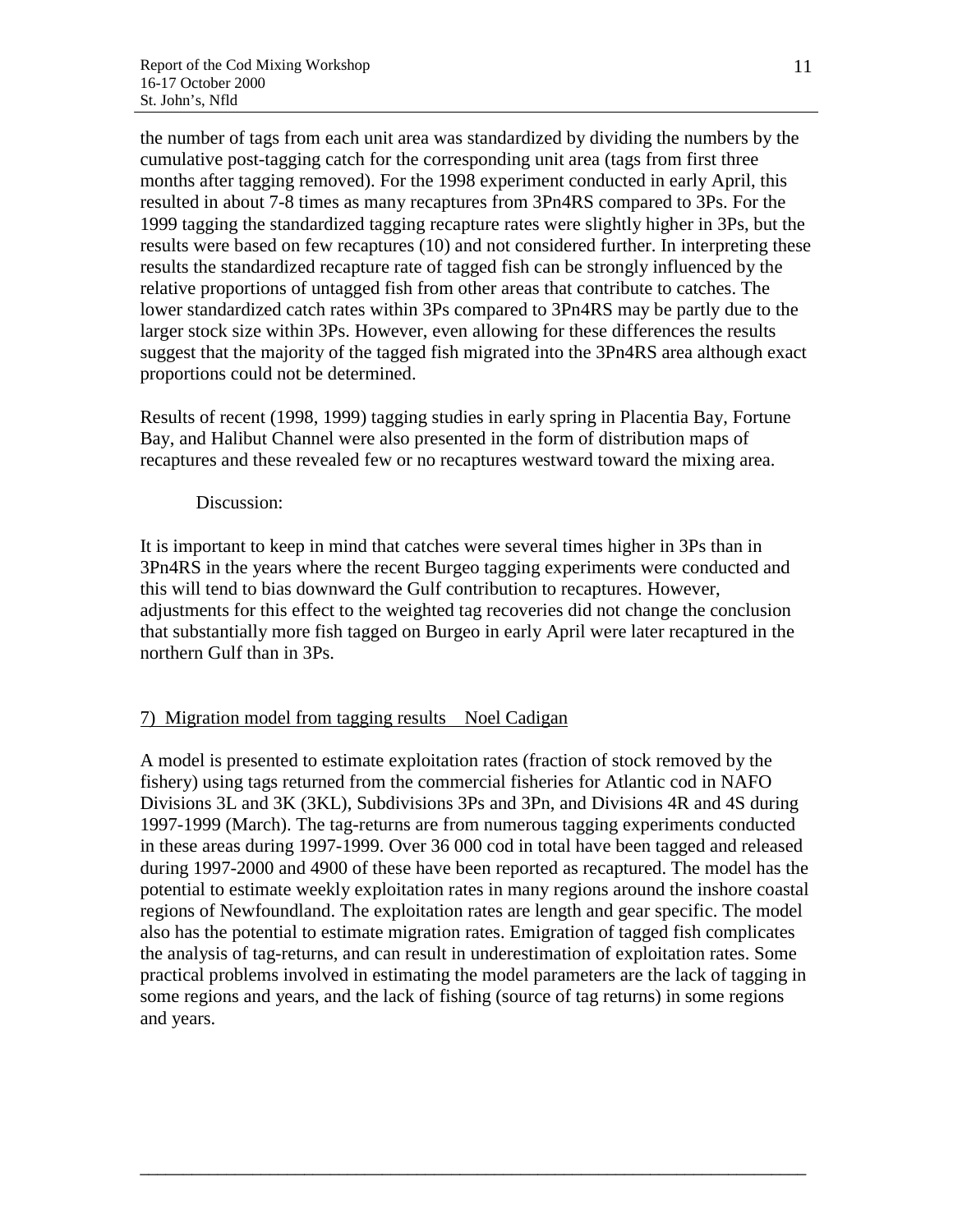#### Discussion:

In response to a question on division-specific tag reporting rates, it was indicated that the reporting rates were calculated by comparing the return rates of a program with a high reward and those from the regular tagging program.

## 8) Age compositions in sentinel surveys - G.R. Lilly

The inshore catches from the sentinel line trawl surveys in 3Psa were dominated in 1995 and 1996 by the 1989 and 1990 year classes, two year-classes that were not dominant in the 3Pn4RS population but were dominant in the rest of 3Ps. The dominance of these two year-classes in 3Psa was consistent among months (Feb – Dec) in 1995, the only year with consistent seasonal sampling and across years (1995 and 1996) in the fall (Sept.- Dec.).

#### Discussion

It is possible that the larger fish move out of the Gulf earlier than the younger smaller fish. These fish may be then caught in the commercial fishery in 3Ps. However, the dominance of the year classes over the entire year should mean that at the most only a portion of the catch could be from 3Pn4RS.

There were no offshore samples available from these years for these periods, therefore the expected difference in age composition could not be confirmed. The age composition of the 1996 and 1997 HPF samples were not similar to the age composition pattern noted in the inshore analysis.

# 9) A review of the sensitivity of Burgeo Bank catch and survey index on an ADAPT based assessment of the cod stock in NAFO Subdivision 3Ps – D. Stansbury

The presentation was one that had been made at the March 1999 ZAP meeting in Rimouski. It examined the impact of mixing on assessment results with various assumptions of catch and survey index including and excluding the estimated contribution of 3Pn 4RS cod in the Burgeo Bank area in winter. Results indicated that the trends in population abundance were similar but that terminal estimates of biomass differed by 20% between the two extreme cases. Excluding 3Pn 4RS cod estimated in winter on Burgeo from both the catch at age and survey index resulted in the lower terminal estimate.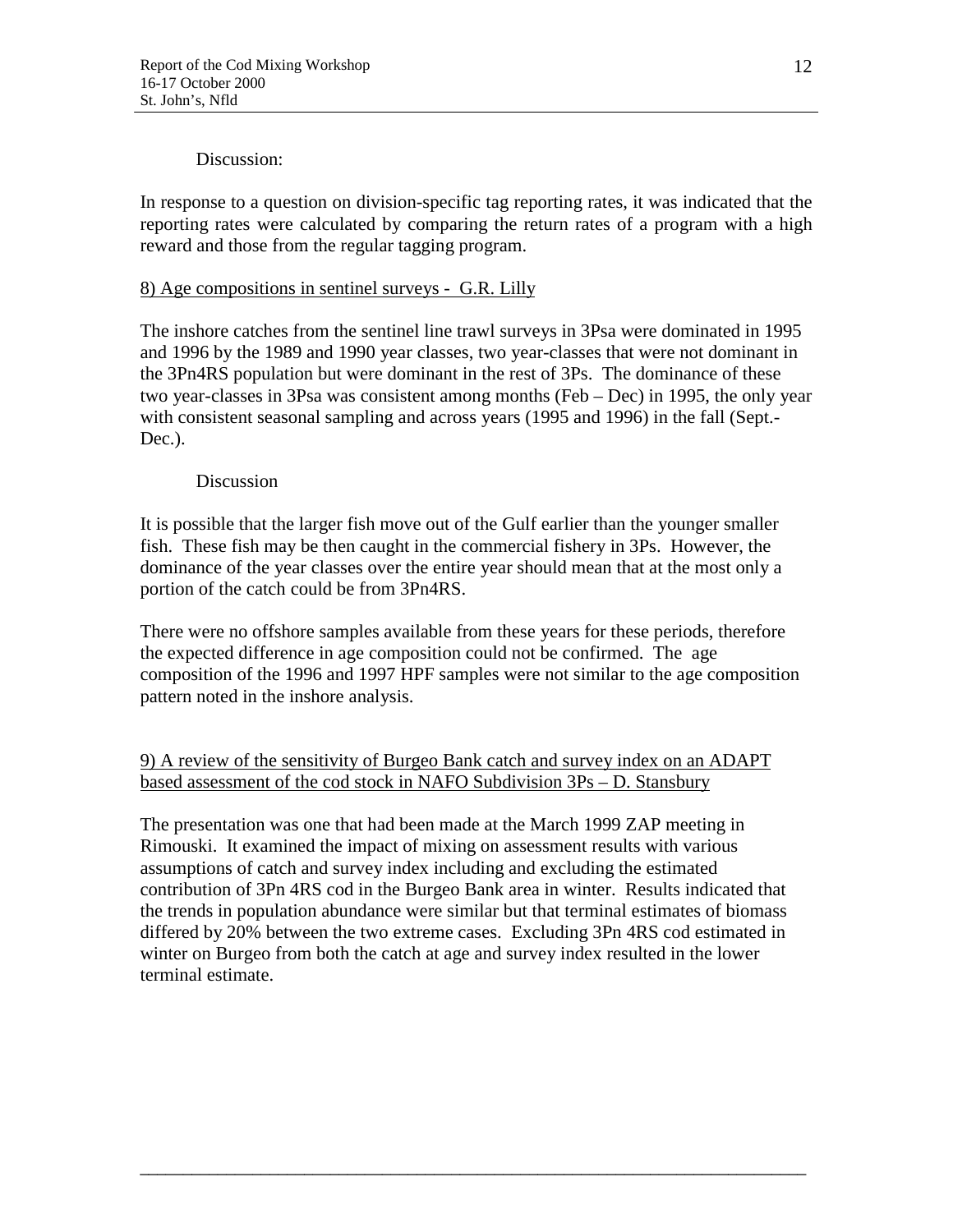# **III - General Discussion - Implications for the 3Ps and 3Pn 4RS cod assessments and management**

a) What are the changes that need to be incorporated in the up-coming 3Ps and northern Gulf stock assessments ?

The discussion started with a definition of which fish are included in a given stock. Generally, it is defined that it is those fish that are spawning in the given area (e.g. 3Ps cod would be comprised of fish that spawn in 3Ps whether or not they spend all their time there). It was recognized that there are often overlaps in the distribution of stocks at other times of the year, some more important than others.

Given the results of the integrated analysis of trace elements, genetics and vertebral count and the results of the tagging experiments, which suggest mixing between the two stocks, it was suggested that the usual assessment be conducted for 3Ps but that three other scenarios be conducted. They would include:

- 1) Total catch less 75% of catches on Burgeo from November 1 April 30 with RV abundance index. (Burgeo strata currently removed from winter survey)
- 2) Total catch and RV abundance index with Burgeo strata removed from all surveys (1983-84; 1993-2000)
- 3) Total catch less 75% of catches on Burgeo from November 1-April 30 and RV abundance index with Burgeo strata removed from all surveys (1983-84; 1993- 2000).

(Note: 75% was in the range of the values estimated to originate from the 3Pn4RS cod in the Burgeo samples from January 1996-1997 of the integrated analyses

For the 3Pn 4RS assessment, similar analyses would be conducted. The scenario based on the conclusion that cod from the stock are found on Burgeo Bank in winter would result in including 75% of the estimated catches from the Burgeo area of 3Ps (3Psa and 3Psd) between November 1 and April 30 in the catch at age. It was noted that no change would be required for the abundance index.

The results from these scenarios would be described in the stock status report to provide possible indication of the uncertainties associated with the mixing of the two stocks. It would be pointed out that the analysis may be biased because of potential catches of 3Ps cod in 3Pn 4RS.

b) Under a precautionary approach, are there management implications for the upcoming fishing season (April 1 for 3Ps, May 15 for 3Pn 4RS)?

The area of Burgeo Bank is recognized as a mixing area in winter where fish from 3Ps and 3Pn 4RS can be encountered. For the only two years where estimates were available, cod of 3Pn4RS origin were estimated to be present in a 3:1 ratio relative to 3Ps cod in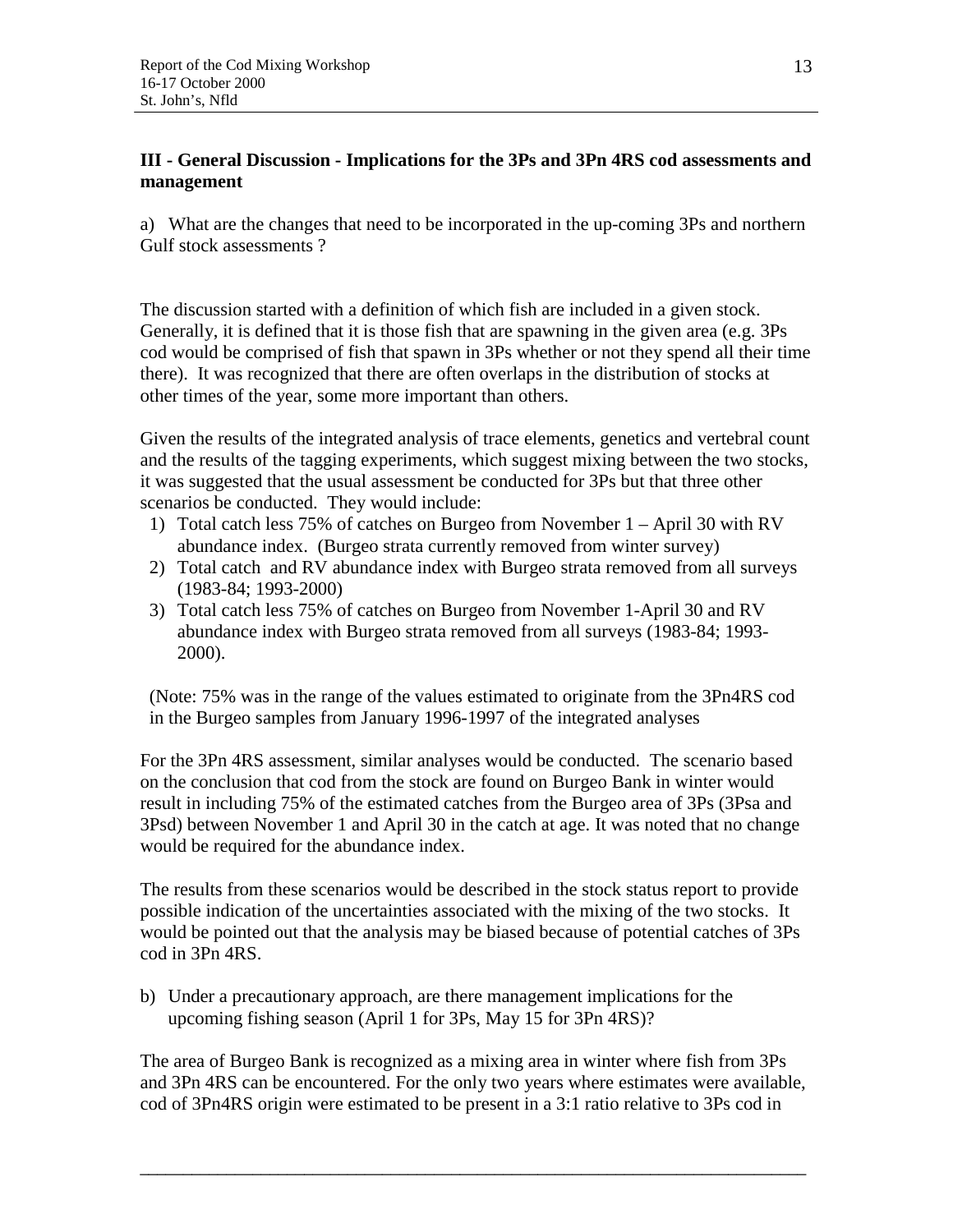January. Fisheries management needs to be concerned with removals in the area as it may result in over-exploitation of the northern Gulf stock. There are several potential approaches to the issue. Examples include, but are not limited to: a) re-defining the stock unit as 3Pn3Ps(a and d ; Nov-Apr)4RS b) closing the fisheries in 3Ps (a and d from Nov to April) c) accounting for the fact that catches of 3Pn4RS are taken outside the management unit by reducing future TACs in 3Pn4RS d) more precisely defining the geographic area of most likely mixing and closing only this area to fishing in winter.

It was recommended that the best way to develop conservation measures relative to this issue was by an iterative consultation process between scientists, fisheries managers and the industry. In such a process, management measures could be suggested by fisheries managers and the impact of these relative to the mixing issue would be assessed by DFO Science. This process would take some time but is more likely to result in acceptable measures that also address the conservation objectives.

# **IV- Potential Further Research**

1) Research possibilities to further our understanding of 3Pn4RS / 3Ps cod winter mixing – M. Castonguay

- *1. Possible Trace Element Project*
- Conducting a trawl survey in February using Sentinel and/or DFO vessels in 3Pn and 3Ps planned jointly by Mont-Joli and St. John's scientists for the purpose of analyzing trace element composition of otoliths on sub-samples of fish.
- If possible, tagging could also be conducted as part of this survey.
- Mixing would need to be reassessed periodically, say every 3rd year.
- *2. Possible Historical Trace Element Project*

Going through historical otolith databases from 3Ps, assess mixing using the trace element method.

# *3. Possible Telemetry Project*

- Putting a line of receivers along 3Pn/3Ps line (70 mile) to monitor movements of 3Pn4RS cod equipped with pingers across the line.
- Such work is already being done successfully on a small scale in LaPoile, SW NF.
- Such work has also been undertaken on a large scale to monitor movements of 4Vn cod off Sydney Bight. This could be possibly be repeated here using some of the same equipment.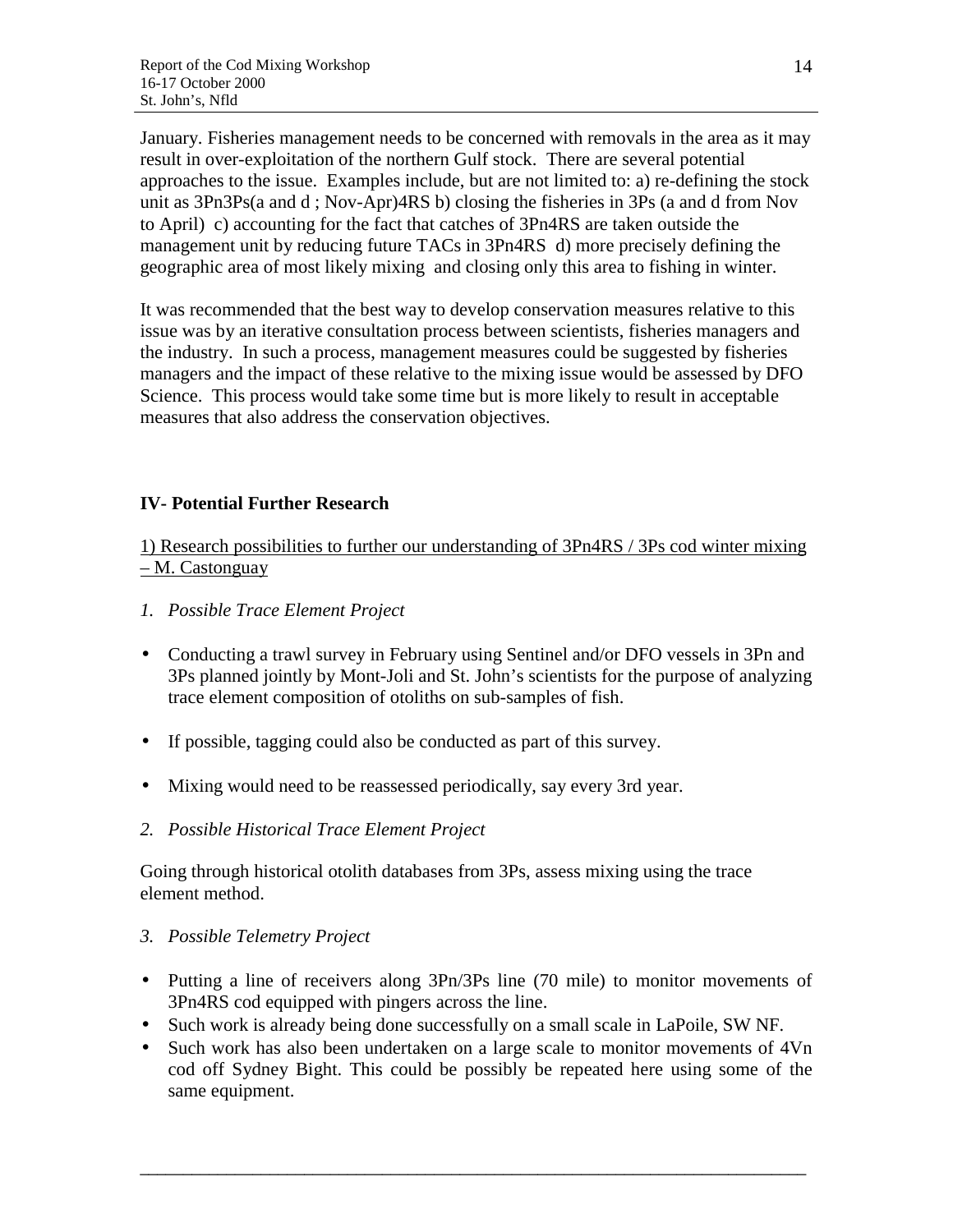Such a project would provide different but complementary information to a trawl survey. It would not provide information on easterly extent of 3Pn4RS mixing into 3Ps. But it would shed light on fraction of 3Pn4RS stock overwintering in 3Ps.

#### **Discussion**

Discussion on this topic was limited and the presentation was meant to present some ideas to elucidate the issue of mixing in the 3Ps area. Other ideas could be examined. Collaboration between the Laurentian and Newfoundland Regions to conduct further research is encouraged.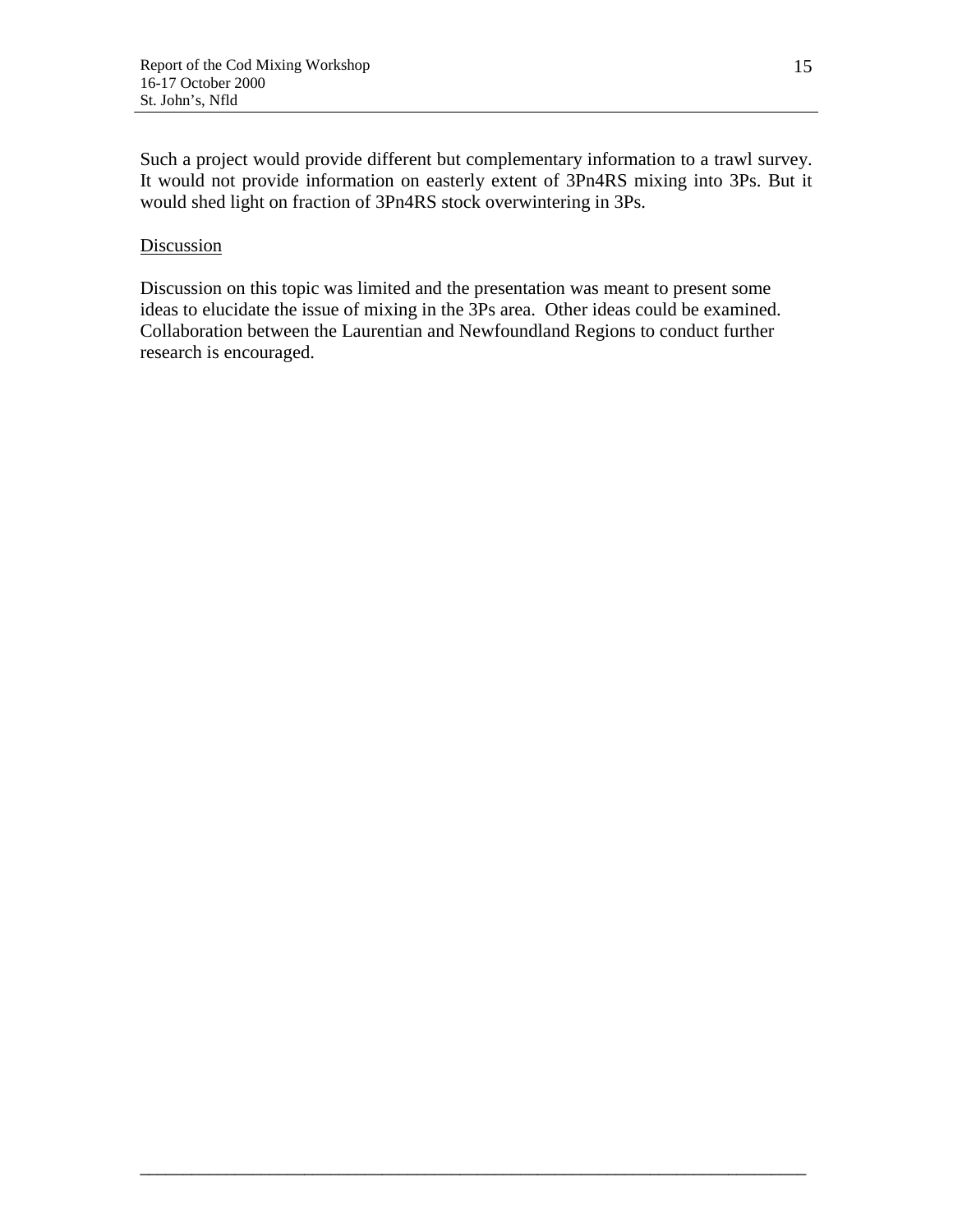## **Annex I: Agenda for the Cod Mixing Workshop, 16-17 October 2000, Salon A, Airport Plaza Inn, St. John's, Nfld**

# **I – Background and analyses**

1- Mixing of 4T, 4Vn and 4VsW cod stocks: a review of the scientific basis and of fisheries management actions - G.A. Chouinard

2- Recap of minutes of 1998 Halifax meeting of the cod mixing program and of relevant1999 Rimouski ZAP meeting – M. Castonguay.

3- Integrated stock mixture analysis (ISMA) of overwintering cod in and around the Gulf of St. Lawrence based on otolith elemental fingerprints, microsatellite DNA and vertebral counts – S.E. Campana, K. Frank, S. Smith, G. Chouinard, D. Swain, C. Taggart, D. Ruzzante, D. Cook

4- Tagging information on 3Pn, 4RS cod – M. Bérubé and A. Fréchet

5- Spatial patterns in cod maturity data from recent April surveys and tagging results from 3Ps– J. Brattey

6- Information on mixing from tagging –N. Cadigan

# **II – Implications for the 3Ps and 3Pn 4RS cod assessments and management**

Once all analyses have been reviewed, a discussion of the issue is required to address two main points:

- Based on the analyses presented, what are the changes that need to be incorporated in the up-coming 3Ps and northern Gulf stock assessments?
- Under a precautionary approach, are there management implications for the upcoming fishing season (April 1 for 3Ps, May 15 for 3Pn 4RS)?

# **III – Potential Further Research**

 1- Research possibilities to further understanding of 3Pn4RS /3Ps cod mixing – M. **Castonguay**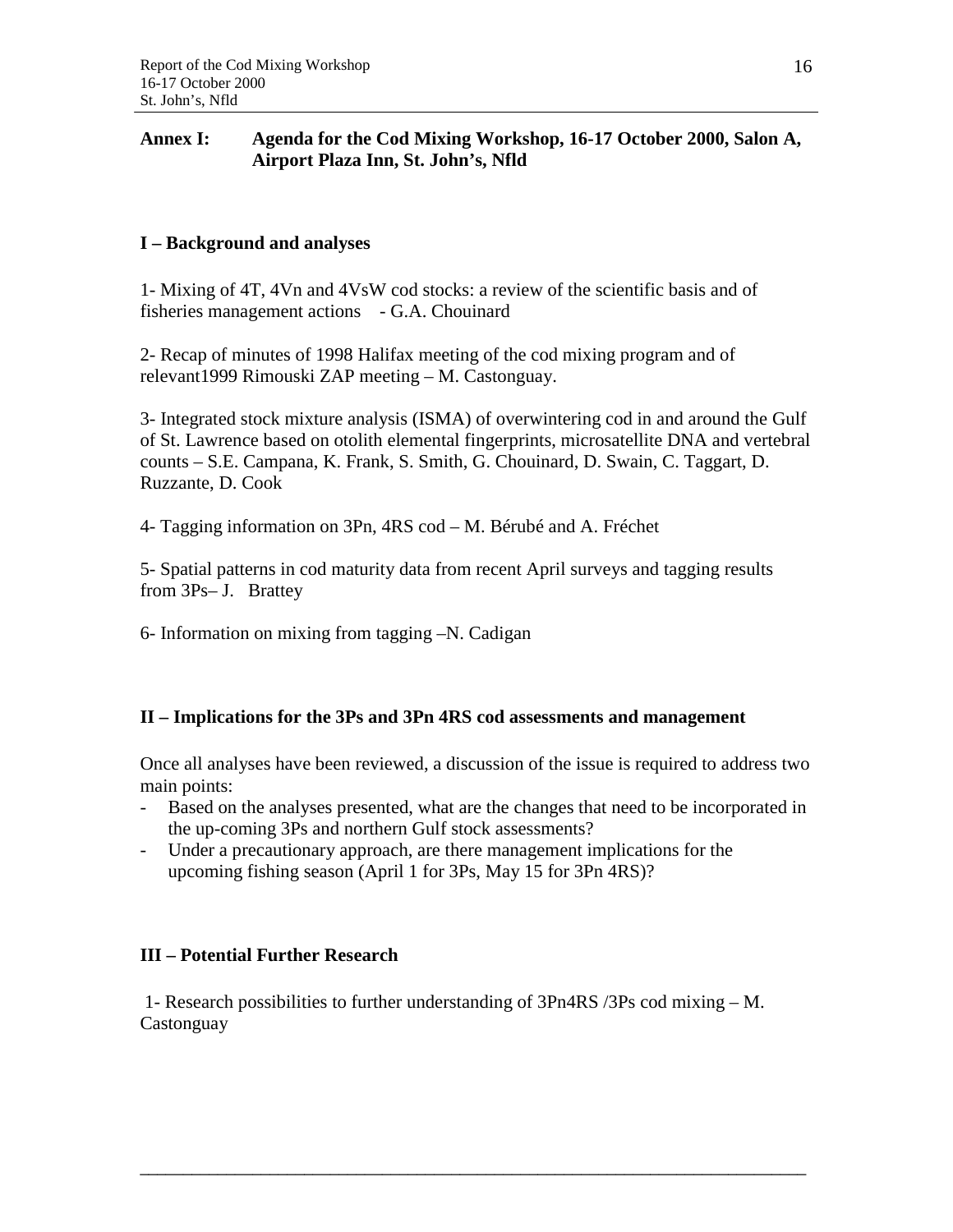## **Annex II: Chart of the Gulf of St. Lawrence and the Laurentian Channel showing NAFO Divisions, unit areas and place names mentioned in the text.**